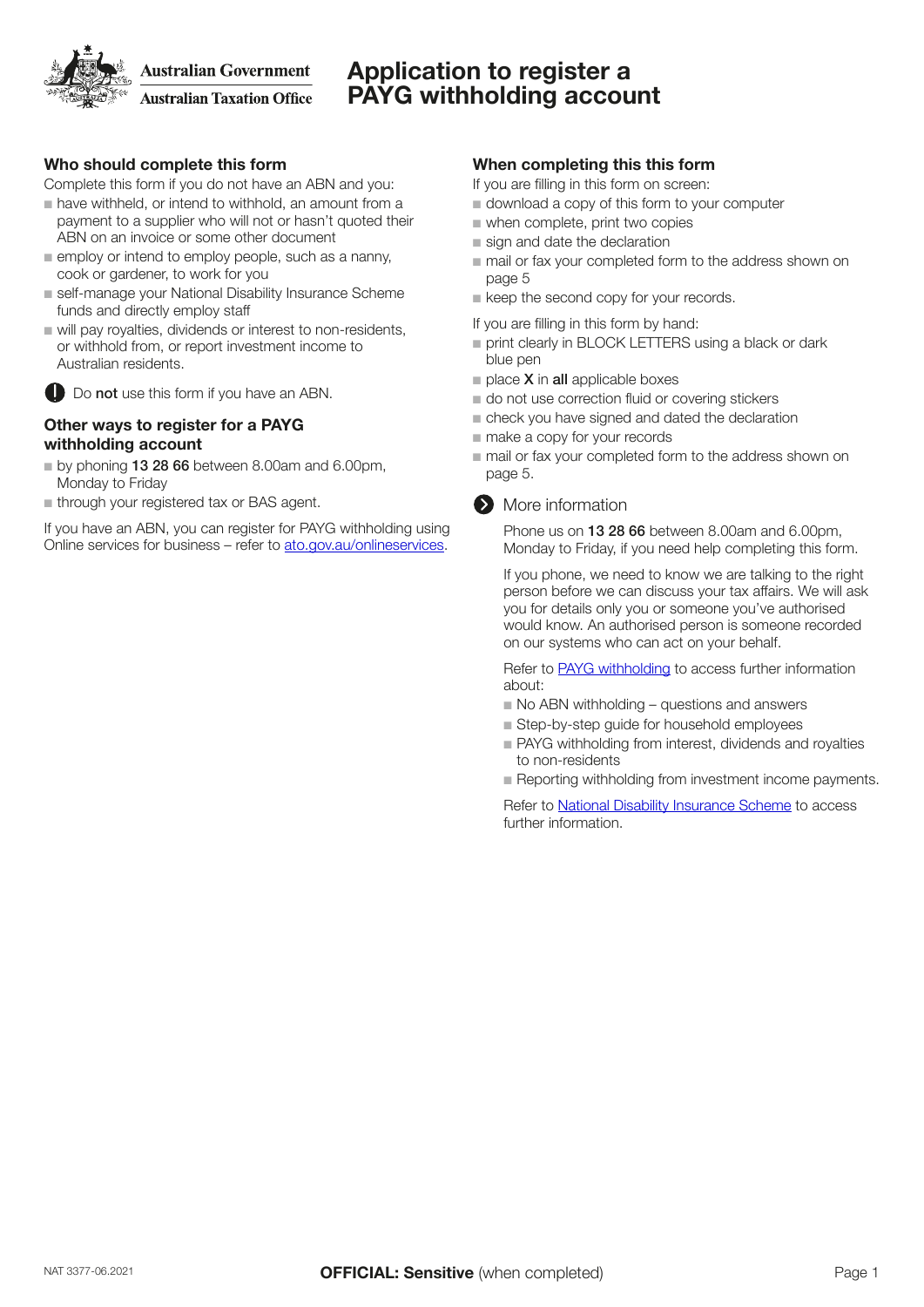## Section A: Applicant information

## 1 Do you have a tax file number (TFN)?

|  |  | ø | l |
|--|--|---|---|
|  |  |   |   |

 We are authorised by the *Taxation Administration Act 1953* to request tax file numbers (TFNs). We will use your TFN to identify you in our records. It is not an offence not to provide TFNs. However, if you do not provide your TFN, there may be a delay in processing this form.

|                                                                                   | No $\parallel$ Have you applied for a TFN? No $\parallel$ Proof of identity will be required. See below. |
|-----------------------------------------------------------------------------------|----------------------------------------------------------------------------------------------------------|
|                                                                                   | Month                                                                                                    |
|                                                                                   |                                                                                                          |
| Yes $\Box$ Provide your TFN here $\Box$ $\Box$ $\Box$ $\Box$ $\Box$ $\Box$ $\Box$ |                                                                                                          |

If you are an individual and have not applied for a TFN, or choose not to disclose it, you must provide a separate sheet of paper quoting your full name, date of birth, gender and residential address, and include it with this application.

If you are not an individual and have not applied for a TFN, or choose not to disclose it, we will contact you about proof of identity requirements when we receive your application.

## 2 What is your legal name?

Your legal name is the name that appears on all official documents or legal papers – for example, MR JOHN DAVID SMITH (Individual); or JOHN DAVID SMITH PTY LTD (Non-individual).

## Section B: Address details

### 3 What is your main business or residential address?

This must be a street address – for example, 123 Smith Street. It cannot be a post office box number, roadside mail bag, roadside delivery or other delivery point, but it can be a home address if the entity operates a home-based business.

| State/territory | Postcode |
|-----------------|----------|
|                 |          |

### 4 Is your postal address different from your business or residential address?

This is the address where government departments and agencies will send notices and correspondence.

| Go to question 5.<br>$\mathsf{No}$ |  |
|------------------------------------|--|
|------------------------------------|--|

 $Yes \rightarrow Pre$  Provide your postal address below.

| Suburb/town/locality | State/territory | Postcode |
|----------------------|-----------------|----------|
|----------------------|-----------------|----------|

Page 2 **OFFICIAL: Sensitive** (when completed)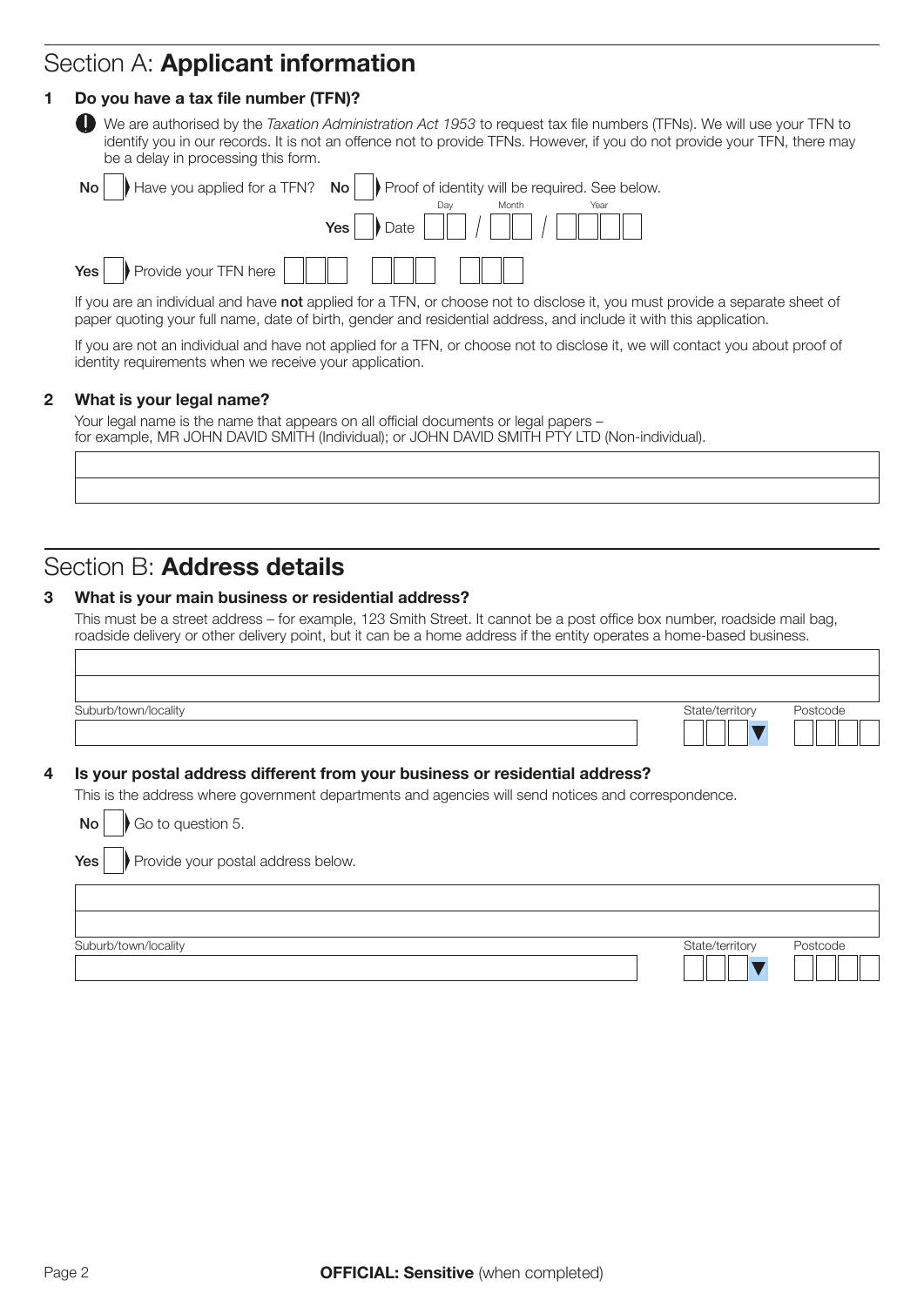## Section C: Contact details

## 5 What are your contact details?

Provide all details where you can. We may use these details to contact you and send notices and correspondence about your taxation affairs.

| (include area code)<br>Mobile number<br>After hours phone number<br>Email address (use BLOCK LETTERS)<br>Do you want to nominate an authorised contact person?<br>Go to question 8.<br><b>No</b><br>Provide details of a person we may contact for more information. They must be authorised to make changes or update information on your behalf – for example, a registered tax agent.<br>Yes<br>For more information about what an authorised contact can do, refer to ato.gov.au/authorisedcontacts.<br>Name<br>Title:<br>Mr<br><b>Mrs</b><br>Other<br>Miss<br>Ms<br>Family name<br>First given name<br>Other given names<br>Position held<br>Business hours phone number<br>(include area code)<br>Mobile number<br>After hours phone number<br>Email address (use BLOCK LETTERS) | Business hours phone number |  |
|----------------------------------------------------------------------------------------------------------------------------------------------------------------------------------------------------------------------------------------------------------------------------------------------------------------------------------------------------------------------------------------------------------------------------------------------------------------------------------------------------------------------------------------------------------------------------------------------------------------------------------------------------------------------------------------------------------------------------------------------------------------------------------------|-----------------------------|--|
|                                                                                                                                                                                                                                                                                                                                                                                                                                                                                                                                                                                                                                                                                                                                                                                        |                             |  |
|                                                                                                                                                                                                                                                                                                                                                                                                                                                                                                                                                                                                                                                                                                                                                                                        |                             |  |
|                                                                                                                                                                                                                                                                                                                                                                                                                                                                                                                                                                                                                                                                                                                                                                                        |                             |  |
|                                                                                                                                                                                                                                                                                                                                                                                                                                                                                                                                                                                                                                                                                                                                                                                        |                             |  |
|                                                                                                                                                                                                                                                                                                                                                                                                                                                                                                                                                                                                                                                                                                                                                                                        |                             |  |
|                                                                                                                                                                                                                                                                                                                                                                                                                                                                                                                                                                                                                                                                                                                                                                                        |                             |  |
|                                                                                                                                                                                                                                                                                                                                                                                                                                                                                                                                                                                                                                                                                                                                                                                        |                             |  |
|                                                                                                                                                                                                                                                                                                                                                                                                                                                                                                                                                                                                                                                                                                                                                                                        |                             |  |
|                                                                                                                                                                                                                                                                                                                                                                                                                                                                                                                                                                                                                                                                                                                                                                                        |                             |  |
|                                                                                                                                                                                                                                                                                                                                                                                                                                                                                                                                                                                                                                                                                                                                                                                        |                             |  |
|                                                                                                                                                                                                                                                                                                                                                                                                                                                                                                                                                                                                                                                                                                                                                                                        |                             |  |
|                                                                                                                                                                                                                                                                                                                                                                                                                                                                                                                                                                                                                                                                                                                                                                                        |                             |  |
|                                                                                                                                                                                                                                                                                                                                                                                                                                                                                                                                                                                                                                                                                                                                                                                        |                             |  |
|                                                                                                                                                                                                                                                                                                                                                                                                                                                                                                                                                                                                                                                                                                                                                                                        |                             |  |
|                                                                                                                                                                                                                                                                                                                                                                                                                                                                                                                                                                                                                                                                                                                                                                                        |                             |  |
|                                                                                                                                                                                                                                                                                                                                                                                                                                                                                                                                                                                                                                                                                                                                                                                        |                             |  |
|                                                                                                                                                                                                                                                                                                                                                                                                                                                                                                                                                                                                                                                                                                                                                                                        |                             |  |
|                                                                                                                                                                                                                                                                                                                                                                                                                                                                                                                                                                                                                                                                                                                                                                                        |                             |  |
|                                                                                                                                                                                                                                                                                                                                                                                                                                                                                                                                                                                                                                                                                                                                                                                        |                             |  |
|                                                                                                                                                                                                                                                                                                                                                                                                                                                                                                                                                                                                                                                                                                                                                                                        |                             |  |
|                                                                                                                                                                                                                                                                                                                                                                                                                                                                                                                                                                                                                                                                                                                                                                                        |                             |  |
|                                                                                                                                                                                                                                                                                                                                                                                                                                                                                                                                                                                                                                                                                                                                                                                        |                             |  |

7 Is your authorised contact person a registered tax or BAS agent?

# Section D: Registration information

## 8 When do you expect to commence withholding?

This is the day on which you are first expected to withhold an amount from a payment – it can be up to six months in the future. However, we will not process your application until the date you nominate.

If you backdate your PAYG withholding registration, you may be liable for general interest charge on amounts withheld.

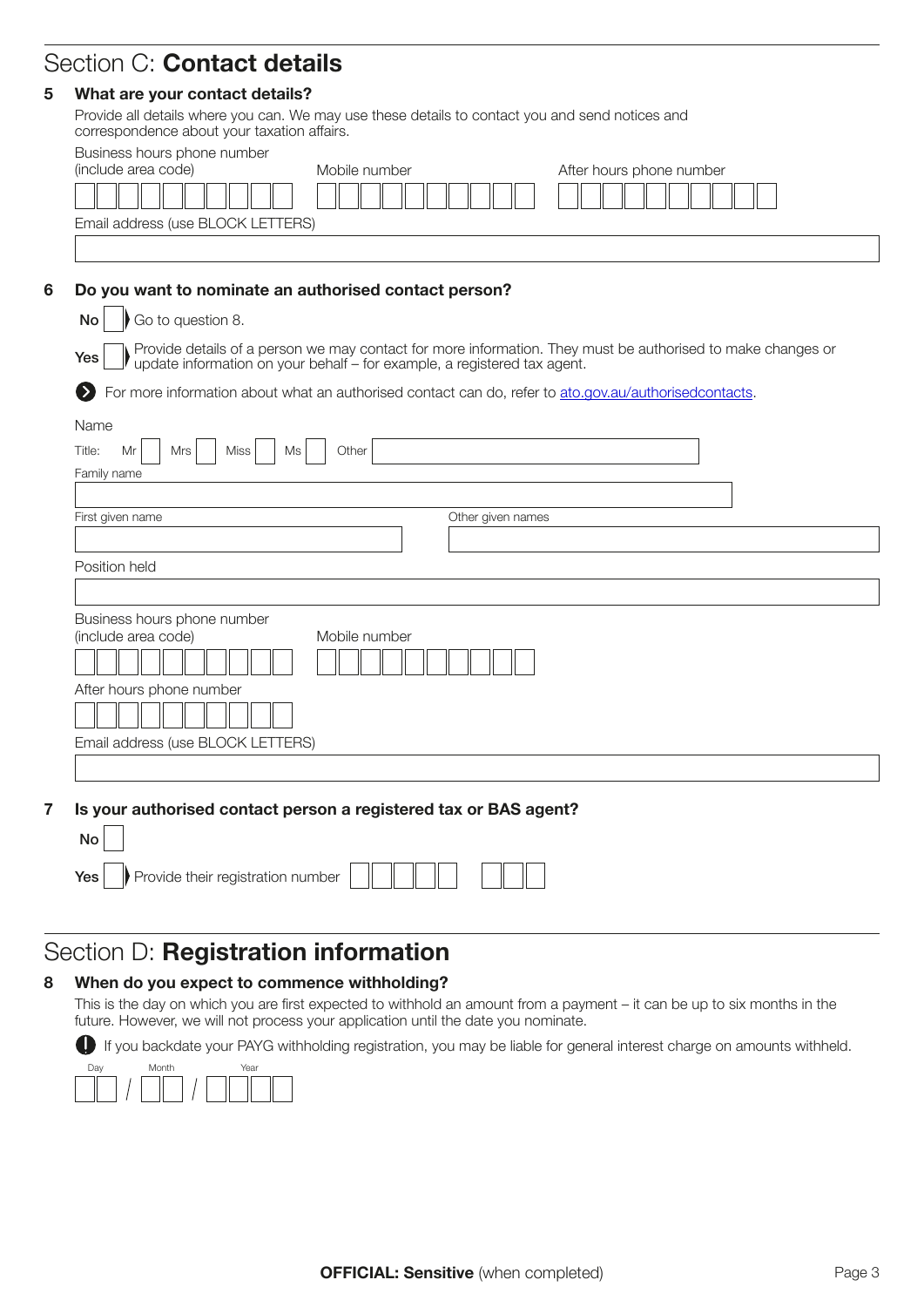## Section E: Withholding activity details

## 9 How much do you expect to withhold over the next 12 months?

This is the estimated annual withholding amount – it is used to determine how often you will pay withholding amounts to us.

- Where the annual withholding amount is expected to be:
- $\blacksquare$  less than or equal to \$25,000, you must pay quarterly
- $\blacksquare$  between \$25,001 and \$1,000,000, you must pay monthly
- n greater than \$1,000,000, you must pay more frequently we will send you more information on the frequency of payments.

 $\frac{1}{\sqrt{2}}$  .  $\frac{1}{\sqrt{2}}$ 

,

## 10 How many employees or other payees do you expect to pay over the next 12 months?

We use this information to provide you with the correct number of payment summaries at the end of the financial year.

## 11 If you employ people, what activity will they perform?

#### 12 Are you required to register as an employer of working holiday makers?

Working holiday makers are individuals who are holders of visa subclass 417 or 462 visas, or an associated bridging visa, issued by the Department of Home Affairs.

By applying for registration as a working holiday maker employer, you are declaring that the entity registering:

- n has a genuine business requirement to employ one or more working holiday makers; and
- n agrees to comply with the *Fair Work Act 2009* in relation to its employment of any individual who is a working holiday maker; and
- n agrees to check that any individual it employs as a working holiday maker holds a visa that causes that person to be a working holiday maker.

| b   |  |
|-----|--|
| Yes |  |

### 13 How do you expect to provide payment summaries to your payees and your PAYG withholding annual report to us?

Electronically Paper form supplied by us  $\bigcap$  If employing people, we will send you the applicable payment summary forms.

For more information, refer to [Payment summaries](https://www.ato.gov.au/Forms/PAYG-payment-summaries--forms-and-guidelines/).

### 14 Are you an investment body that will pay investment income to Australian residents?

Investment income includes interest and dividends. A 'fund payment' is a payment generally made by managed investment trusts.



**D** For more information, refer to [Annual investment income.](https://www.ato.gov.au/Business/Third-party-reporting/Annual-investment-income-report/)

### 15 Will you pay royalties, dividends or interest to non-residents?



**D** For more information on the payment of royalties, dividends or interest to non-residents – refer to [ato.gov.au/PAYG-withholding.](https://www.ato.gov.au/PAYG-withholding)